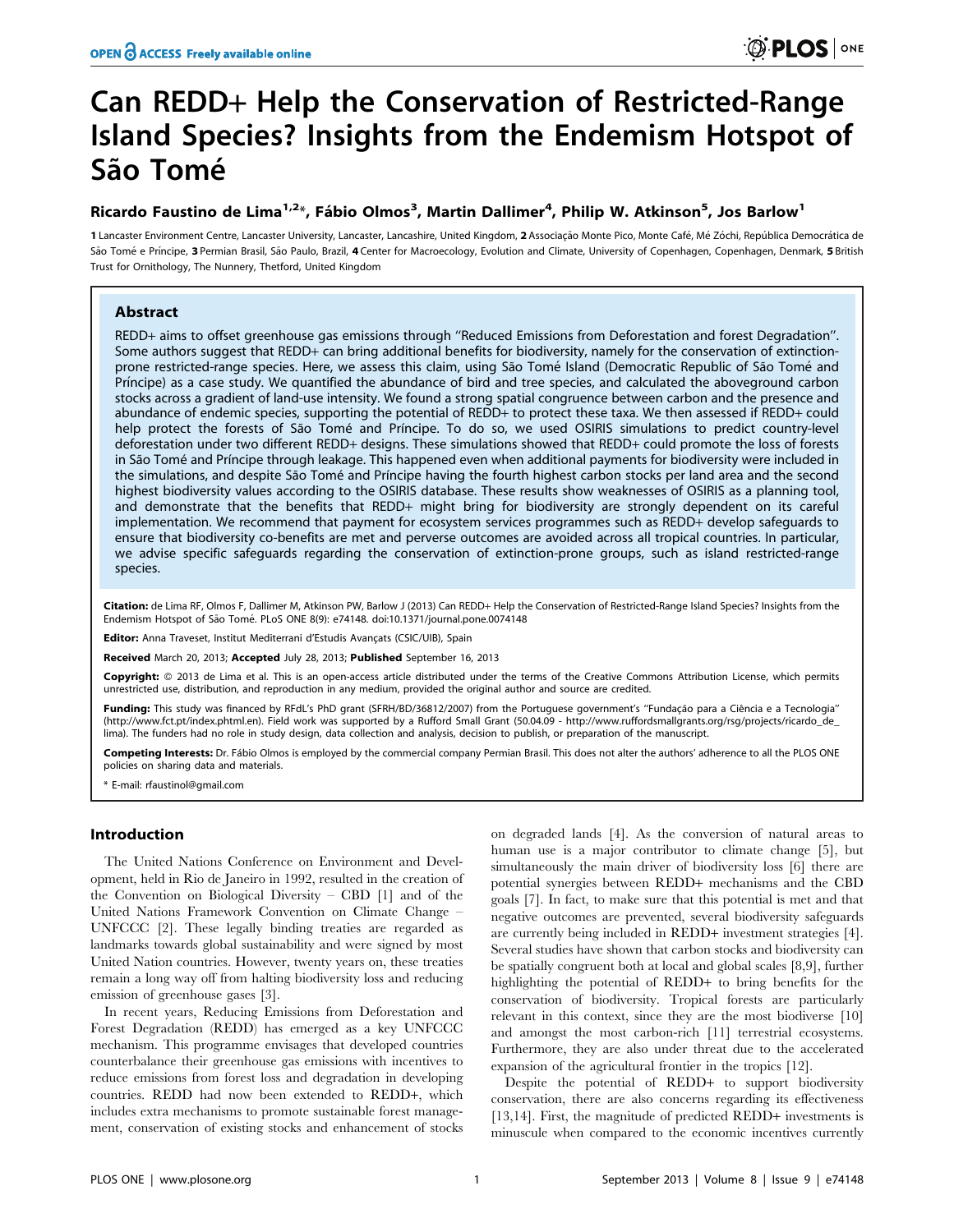associated with deforestation [15]. Second, REDD+ is vulnerable to leakage: by changing the availability of forest products, it might displace deforestation and forest disturbance and make some biodiversity hotspots more vulnerable to anthropogenic degradation [16,17]. Finally, to achieve its ambitious goals and avoid perverse outcomes, REDD+ will have to be carefully translated into policy and practice [4,18]. So far, the implementation of REDD+ remains surrounded by uncertainties that cast serious doubts about its feasibility [19,20,21] and few studies have tried to understand if the implementation of REDD+ mechanisms can effectively protect areas that hold important carbon stocks and high levels of biodiversity.

Restricted-range species are a priority for biodiversity conservation [24]. Their small area of occurrence makes them intrinsically vulnerable to threats, in particular if they are constrained to islands [6,22,23]. Buchanan et al. [25] showed that REDD+ can play an important role in the conservation of restricted-range species, but presented little evidence about how this could be put into practice. Here, we assess if REDD+ can help protect island restricted-range species, using the endemicrich island of São Tomé as a case study. Specifically we (1) explore spatial congruence between carbon stocks and the endemics, across the island-wide gradient of land-use intensification, and (2) try to understand if REDD+ can help avoid deforestation in São Tomé. Finally, we provide some recommendations to maximise the benefits and avoid the harm that REDD+ might bring for the conservation of restricted-range island species.

## Methods

#### Ethics Statement

This work was partially conducted inside the protected area of the "Parque Natural do Obô de São Tomé" [26] and involved sampling protected species, namely counting birds, and counting and measuring trees. No authorization was required for the fieldwork described here, but local authorities (the general director for the environment and the director of the protected area) were still made aware of the current study. Sampling sites were located in public land, but we asked permission to the relevant institutions when the land was privately concessioned.

#### Study Area

The small oceanic islands of São Tomé and Príncipe constitute the Democratic Republic of São Tomé and Príncipe (STP, Central Africa:  $0^{\circ}01'08'' - 0^{\circ}24'27''N$ ,  $6^{\circ}27'43'' - 6^{\circ}45'39''E$ , which holds an exceptionally high number of endemic species across a wide variety of taxa [27]. São Tomé alone holds 45 resident terrestrial bird species, of which 20 are endemic [28], and 602 spermatophyte plants, of which 96 are also endemic [29,30]. It is estimated that old-growth forest, secondary forest and shade plantation, each cover around 30% of the island [31,32,33], but there are clear signs of increasing human pressure on forestry resources from land-use change and the intensification of practices within each land-use [33].

#### Sampling Design

We divided the island into three sampling regions: montane, delimited by the 800 m and 1400 m a.s.l. altitudinal ranges, which define a distinct forest type [34]; North, comprising dry lowlands, with an annual rainfall under 2000 mm; and South, limited by the 3000 mm annual rainfall isohyet [35,36]. Within each region, we defined four transects per main land-use category. In order to estimate the coverage of each land-use and to be able to analyse landscape context, we followed the forest inventory's four broad land-use categories [37,38]. These were, in order of increasing anthropogenic influence: old-growth forest, secondary forest, shade plantation and non-forested habitats. We tried to locate four replicate transects in each of the four land uses, replicated across three regions (planned  $n = 48$ ), but old-growth forest in the North was too fragmented and could not be sampled effectively (Fig. 1– actual  $n = 44$ ). We sampled five points within each transect, and these were separated by between 200 and 250 m (220 points in total). The coordinates of each point were taken by GPS (Garmin GMAP 76Cx).

In old-growth forest, the native flora dominates and there is no recent history of plantation or heavy logging. It is characteristic of this forest to have a high diversity of Orchidaceae and Pteridophyta, and a high proportion of endemic tree species, notably Rubiaceae and Euphorbiaceae. Invasive exotic plant species might be present (e.g.: Cinchona ledgeriana, Persea americana, Cecropia peltata). Secondary forests developed as a result of agricultural abandonment or tree felling for wood or charcoal. In these forests the endemic and large trees are rare, while non-endemic tree species abound, especially those that produce low-quality timber (e.g.: Artocarpus altilis, Erythrina poeppigiana, Celtis gomphophylla). Shade plantation refers to an agroforestry system where crops grow under the canopy of trees. The most typical of these in São Tomé are cocoa (Theobroma cacao) and coffee (Coffea sp.), which are often intercropped with banana (Musa sp.) and taro (Colocasia esculenta),



Figure 1. Map of São Tomé. The inset in the bottom right shows the location of the island in Africa (hollow dot). The contour lines are showing the three sampling regions: Montane (between 800 and 1400 m a.s.l.), North (up to 800 m a.s.l. and less than 2000 mm of annual rainfall) and South (up to 800 m a.s.l. and more than 3000 mm of annual rainfall). Each dot in the main map represents a transect, which is coloured according to the land-use sampled: black – oldgrowth forest; dark grey – secondary forest; light grey – shade plantation; and white – non-forested. The capital, São Tomé, is signed by a black square.

doi:10.1371/journal.pone.0074148.g001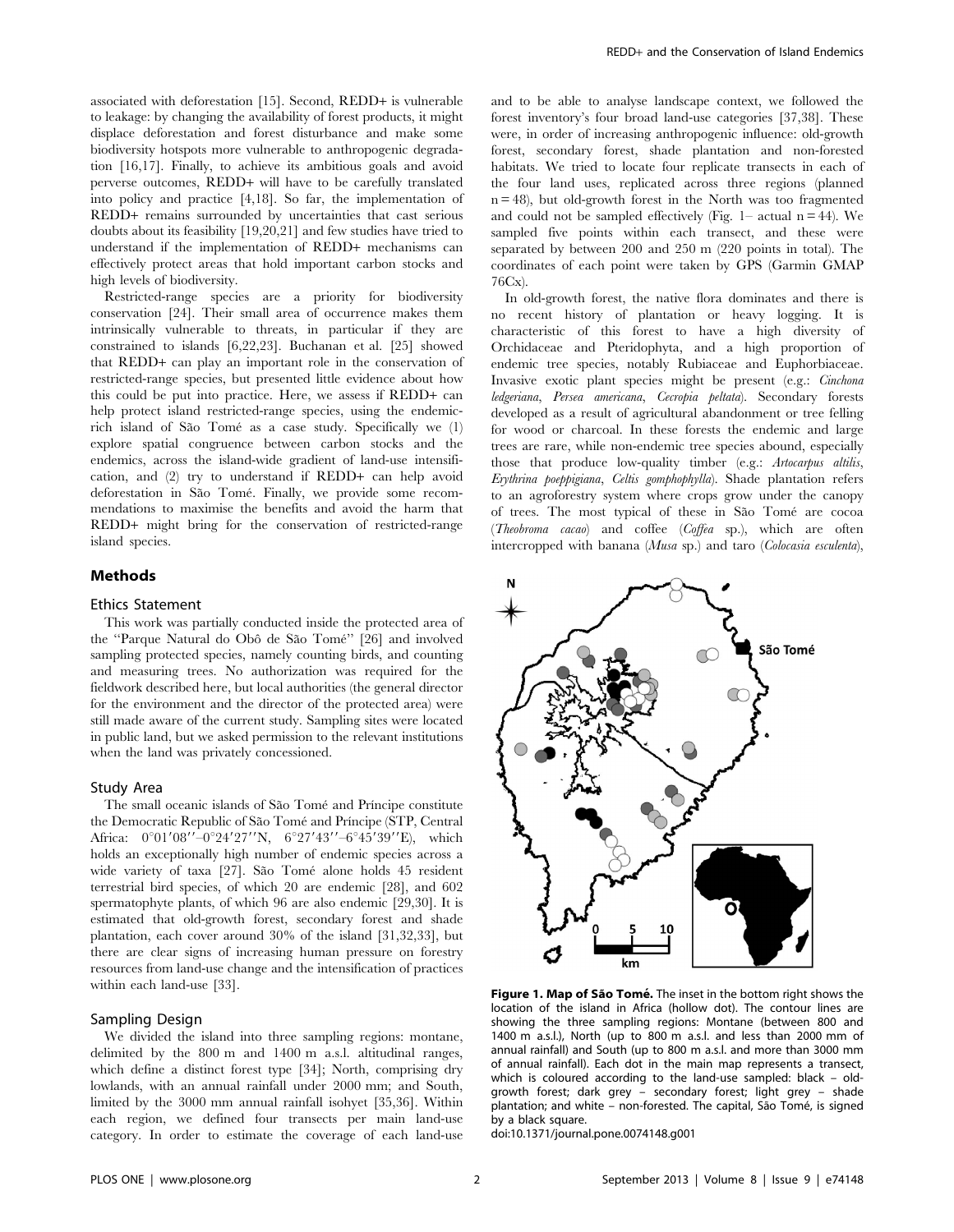and shaded by coral trees (Erythrina sp.) and other species, which often provide food, wood or medicine to humans. The nonforested category includes a diverse range of man-made agricultural systems in which the canopy cover is not continuous, such as oil palm monocultures, artificial savannahs and smallholder horticultures [39].

#### Bird Sampling

We sampled bird assemblages during the dry seasons of 2009 and 2010 using 10-minute point counts, which were conducted between dawn and 11 am. During these counts we registered the number of individuals for each species detected within a 20 m radius. By excluding observations beyond this distance, we can maximise the independence between points and guarantee that the observations refer to birds within the land-use being sampled. Each point was sampled once by each of three experienced observers, and the bird assemblage in each point was estimated by summing these three sampling periods. This design provided a robust estimate of the bird assemblage structure, while diluting any potential influence of observer bias.

#### Tree Sampling

We sampled trees within a circular plot of 0.05 ha around each point [40]. In each plot we identified all trees to the species, measured diameter at breast height (d.b.h.) with a tape measure and canopy height with a clinometer [41]. We considered 'trees' to include all woody plants with a d.b.h.  $\geq 10$  cm, including palms.

#### Estimating Aboveground Carbon Stocks

We focused our estimation of carbon stocks on aboveground live tree carbon (AGC), since this is usually the largest component of carbon stocks in tropical forests, is the most sensitive to land-use changes and can be assessed using costeffective standardized methods [42]. To account for errors associated with estimating AGC [43], we (1) collected data on d.b.h., height and species of each tree, to use the best available allometric equations, (2) merged data collected in plots sampled within a transect, to maximize the area sampled per data point, and (3) evaluated the representation achieved by our sampling design. We followed the conventional assumption that half of a tree's biomass consists of carbon [44].

The aboveground biomass of each individual tree was calculated using pantropical allometric equations [44,45] (Table 1). Even though these equations should not be used for trees outside the range size for which they were built, they remain the best available method to estimate this crucial component of total tree aboveground biomass [43]. Specific wood densities were calculated from the average wood density referenced for each species in the global wood density database [44,46]. When species were missing in the database we calculated the average for the corresponding genus, as wood density tends to be conservative within this taxonomic level [47]. When genus was also missing from the database, we used transect-level wood density averages [44]. We estimated AGC per transect by summing the estimates obtained for each of the five 0.05 ha circular plots that composed each transect, and used this 0.25 estimate as the smallest sampling unit in all subsequent analyses. Small plots, such as the ones we used, can overestimate tree biomass [48], so we advise care when comparing with AGC estimates obtained from other studies. In terms of representation we calculate that our sampling design obtained AGC estimates for each land-use in each region with an associated error smaller than 27% at a 95% confidence interval [49].

|  |  | <b>Table 1.</b> Equations used to estimate tree biomass (B). |  |  |  |  |  |  |
|--|--|--------------------------------------------------------------|--|--|--|--|--|--|
|--|--|--------------------------------------------------------------|--|--|--|--|--|--|

| Tree type | Forest type | <b>Allometric equation</b>                      | Reference |
|-----------|-------------|-------------------------------------------------|-----------|
| Palm      | Any         | $B = e^{-6.3789 - 0.877}$ ln(1/D2) +2.151 ln(h) | $[45]$    |
| Non-palm  | Wet         | $B = 0.112$ ( $\rho D^2 h$ ) <sup>0.916</sup>   | [44]      |
| Non-palm  | Moist       | $B = 0.0509$ ( $\rho D^2 h$ )                   | $[44]$    |
| Non-palm  | Dry         | $B = 0.0776$ ( $\rho D^2 h$ ) <sup>0.940</sup>  | [44]      |

Forest types were defined for each transect based on rainfall data from [36]. In the equations, d stands for specific wood density, h for height and D for d.b.h. doi:10.1371/journal.pone.0074148.t001

#### Analysing Congruence between Carbon Stocks and Biodiversity

We evaluated the congruence between AGC and species richness for birds and trees, first including all species and then just the endemics. At the transect level, we used Spearman's rank correlation coefficient across all land-uses, and within each landuse. At the land-use level, we assessed between land-use differences in AGC using Tukey tests for linear mixed-effect models (LME), with region as a random factor. Differences in species richness were evaluated with sample-based rarefaction curves calculated in EstimateS v. 8.0 [50,51].

To identify correlations between AGC and the abundance of each species, we calculated Spearman's rank correlation coefficient at the transect level. We used Tukey tests for linear models to assess differences between correlation values obtained for endemic and non-endemic species. Unless stated otherwise, statistical procedures were carried out in R v. 2.10.0 [52].

## Allocation of REDD+ Funds and the Distribution of Avoided Deforestation

We used OSIRIS v.3.4 [53] to assess how the allocation of REDD+ funds would influence deforestation in São Tomé. OSIRIS was designed to support UNFCCC negotiations, and consists of a spreadsheet-based model that is linked to a database, which contains extended information on 85 countries that were considered eligible for REDD+ payments (e.g.: area, forest area, human development index, rate of deforestation, carbon stocks, human development index, number of endemic forest-dependent vertebrate species). OSIRIS assumes that prices for timber and agriculture compete with forests for the use of land in the tropics, allowing users to simulate several outcomes of REDD+ under distinct payment allocation scenarios. In our case, it allowed us to assess the effects of REDD+ on the distribution of deforestation at the country level.

We analysed how REDD+ would influence deforestation, under two scenarios. The first referred to the default values of OSIRIS, in which only payments for carbon stocks are included. The second allowed adding a payment for biodiversity value, of up to \$10,000 per hectare. This biodiversity value was based on the number of nationally endemic forest-dependent amphibian, bird and mammal species [54].

Since OSIRIS is based on a country-by-country comparison, we used STP as a surrogate for São Tomé - the island represents 85% of the country's area, and holds 20 of the country's 27 endemic birds. We also broadened our analysis to examine how REDD+ would influence deforestation in other countries included in OSIRIS, paying special attention to those with island endemic bird species that use forest habitats. Data on endemic birds was obtained from Stattersfield et al. [24].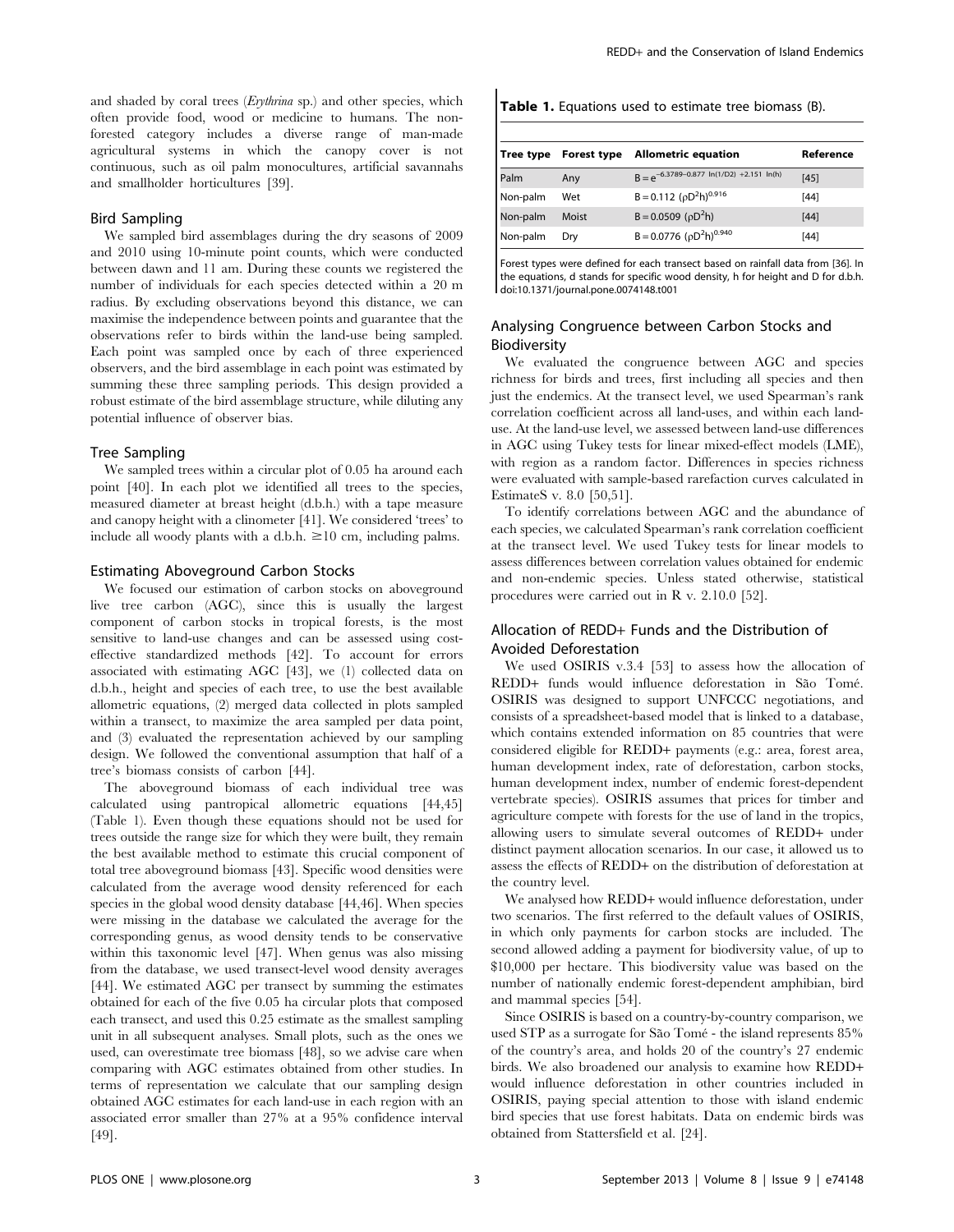#### Results

### Congruence between Carbon Stocks and Species Richness at the Transect Level

At the transect level, there was a significant positive correlation between AGC and species richness across land-uses for all groups of species analysed, except for total bird species richness (Table 2). Within land-uses, a positive correlation was only observed for total and endemic tree species in old-growth forest. There was a significant negative correlation between AGC and the total number of tree species in shade plantation.

## Congruence between Carbon Stocks and Species Richness at the Land-use Level

As expected, carbon stocks decreased with land-use intensity. The AGC was significantly higher in old-growth forest than in any other land-use, with an average of  $319.8 \text{ Mg} \text{ ha}^{-1}$  (240.7 s.d.). It was followed by shade plantation with 186.0 Mg ha<sup> $-1$ </sup> (60.7 s.d.) and by secondary forest with  $121.5 \text{ Mg } \text{ha}^{-1}$  (55.7 s.d.). Nonforested land-uses had an average AGC of 15.1 Mg ha<sup> $-1$ </sup> (9.8 s.d.), which was significantly smaller than other land-uses except secondary forest (Tukey tests for LMEs with a 95% confidence interval, Figs. 2 & S1).

Species richness did not change consistently across land-uses for all groups of species analysed. Total bird species richness tended to increase in more intensive land-use types. Endemic bird richness tended to decrease, with all differences between land-use types being significant except between secondary forest and old-growth forest and between secondary forest and shade plantation. Total and endemic tree species richness also tended to decrease in more intensive land-use types, with all differences between land-use types being significant except between old-growth forest and secondary forest (Figs. 2 & S2).

At the land-use level, AGC was positively associated with species richness, except for total bird species richness (Fig. 2). Old-growth forest holds simultaneously the highest AGC and the highest number of endemic bird and tree species. Secondary forest has significantly less AGC than old-growth forest, but holds similar number of species across all groups of species considered. Shade plantation has an AGC similar to secondary forest, but holds a significantly smaller number of total and endemic tree species. It also has significantly fewer endemic bird species than old-growth forest. Non-forested land-uses have significantly fewer AGC than other land-use types except secondary forest. They also have a

Table 2. Correlation between AGC and observed species richness at the transect level.

|                         | Land-use type |                                                                           |                                                    |                                   |          |  |  |
|-------------------------|---------------|---------------------------------------------------------------------------|----------------------------------------------------|-----------------------------------|----------|--|--|
| <b>Species Richness</b> | Old           | <b>Sec</b>                                                                | Shd                                                | Non                               | All      |  |  |
| Total bird              |               | $0.17^{n.s.}$ $-0.31^{n.s.}$ $-0.02^{n.s.}$ $-0.06^{n.s.}$ $-0.11^{n.s.}$ |                                                    |                                   |          |  |  |
| Endemic bird            | $0.05^{n.s.}$ |                                                                           | $-0.13^{n.s.}$ $-0.01^{n.s.}$ 0.29 <sup>n.s.</sup> |                                   | $0.34*$  |  |  |
| Total tree              | $0.77*$       | $0.30^{n.s.}$                                                             | $-0.61*$                                           | $0.03^{n.s.}$                     | $0.50**$ |  |  |
| Endemic tree            | $0.79*$       | $0.03^{n.s.}$                                                             | $0.37^{n.s.}$                                      | $-0.31^{n.s.}$ 0.51 <sup>**</sup> |          |  |  |

Significance levels:  $n.s. > 0.05$ ;

 $**-$  <0.001.

Spearman's rank correlation coefficients for the different land-uses; old-growth forest – Old, secondary forest – Sec, shade plantation – Shd, non-forested – Non and all together – All. Corresponding significance levels are are also shown, with significant correlations ( $p \le 0.05$ ) evidenced in bold.

doi:10.1371/journal.pone.0074148.t002

significantly smaller number of total and endemic tree species than other land-use types, and significantly fewer endemic bird species than old-growth forest and shade plantation. On the other hand, non-forested land-uses have a total number of bird species significantly higher than any other land-use.

## Congruence between Carbon Stocks and Species Abundance

The abundance of endemic bird and tree species tended to be positively correlated with AGC, and the correlation coefficients of endemic species were significantly higher than those between nonendemic species and AGC (Fig. 3, Tukey test for linear models with a  $95\%$  confidence interval,  $p<0.001$ ). Bird species tended to have a wide range of Spearman correlation coefficient values, from  $-0.65$  for the widespread *Estrilda astrild* (common waxbill) to  $0.42$ for the vulnerable endemic *Oriolus crassirostris* (São Tomé oriole). Trees showed a narrower range of coefficients, from  $-0.30$  for the introduced Albizia lebbeck (lebbek) to 0.49 for the vulnerable endemic Craterispermum montanum (macambrará), and also tended to be more positively correlated with AGC than birds (Fig. 3).

## Allocation of REDD+ Payments, Distribution of Avoided Deforestation and Endemic-rich Countries

For a scenarios with REDD+ paying for carbon stocks only, OSIRIS simulations suggest that the programme it would avoid the loss of 0.23% of forest area per year worldwide. However, this avoided deforestation would not be equally distributed across countries (Fig. 4a & Table S1), and by protecting forests in some countries, REDD+ would make other countries more vulnerable to deforestation through leakage. For example, REDD+ would promote deforestation in STP by 0.08% of the forested area per year. Ivory Coast would be the most negatively affected country, with deforestation being promoted by 0.46% of the forested area per year, while Togo would be the most benefited, with 2.33% avoided deforestation per year.

In the alternative scenario in which REDD+ includes payments for both carbon stocks and biodiversity (Fig. 4b & Table S1), OSIRIS estimated that the worldwide avoided deforestation would increase to 0.30% of the total forest area per year. Paradoxically, OSIRIS suggests that this would further increase the rate of deforestation in STP, with promoted deforestation increasing to 0.14% of the forested area per year. Under this scenario, Ivory Coast would remain as the most negatively affected country (deforestation promoted by 0.80%), while Nigeria would benefit the most, with avoided deforestation increasing from 2.11 to 3.70% of the forested area per year.

The difference in avoided deforestation for the two abovementioned scenarios also varied markedly between countries (Table S1). Overall, the inclusion of payments for biodiversity would lower avoided deforestation for most countries (44 out of 85), while a few would benefit greatly. Chad registered the highest decrease in avoided deforestation, when comparing the two scenarios (from 0.20% in the default to  $-0.77%$  when biodiversity payments were included), while Pakistan registered the highest increase (from  $-0.19$  to 2.26%). The same trend was observed amongst countries rich in forest endemic island bird species. Although STP would be negatively affected by the inclusion of biodiversity payments in REDD+(from  $-0.08$  to  $-0.14$ ), other island countries such as Haiti, which holds 34 forest endemic island birds, would be benefited (from  $-0.20$  to 0.76%). Avoided deforestation changed little for the countries with more forest endemic island birds (Table 2), such as Indonesia (373 species), Papua New Guinea (170) and the Philippines (120).

 $-$  <0.05;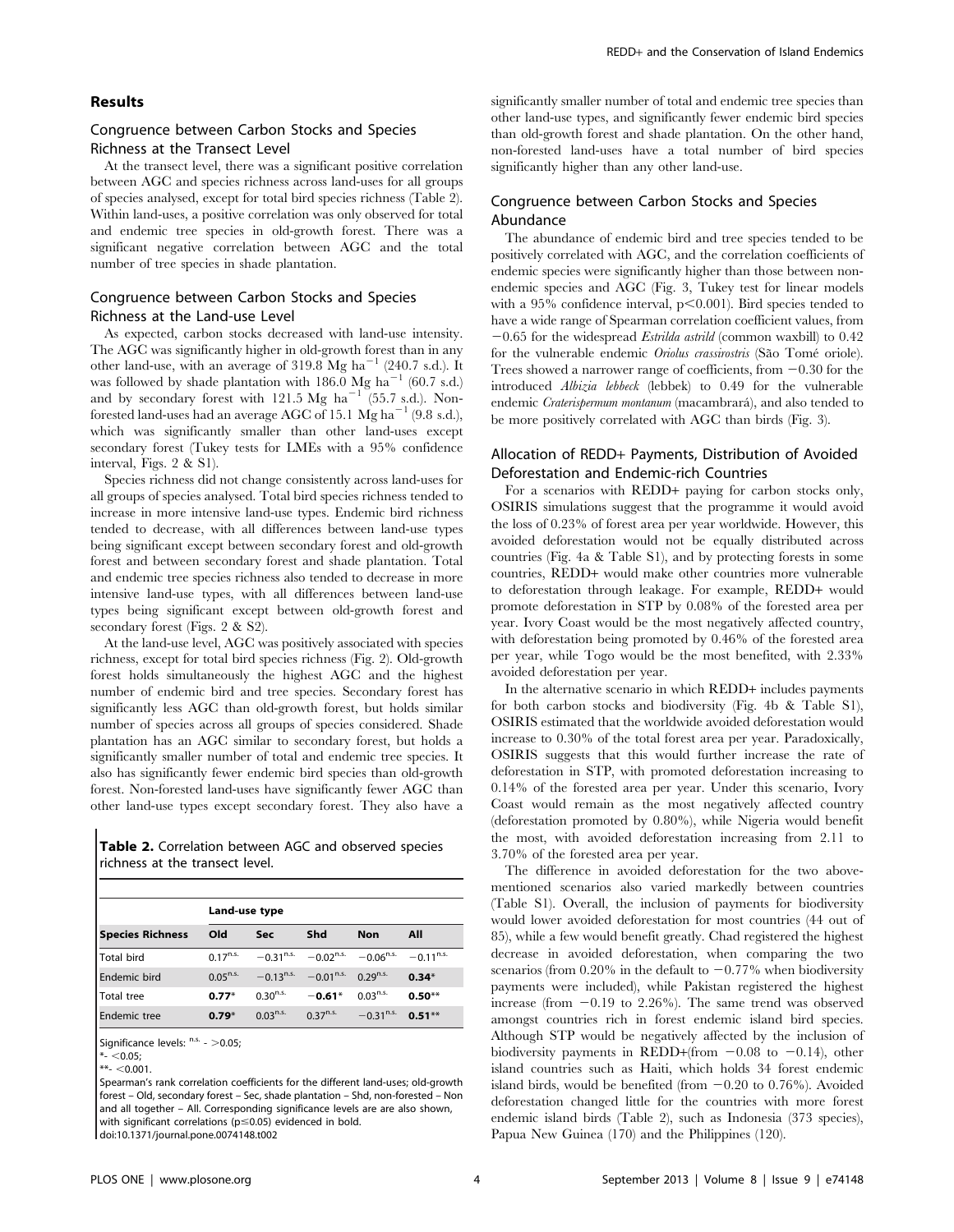

Figure 2. Relationships between aboveground carbon stocks (AGC) and species richness (SR) at the land-use level. The dots' colours represent land-use; old-growth forest (black), secondary forest (dark grey), shade plantation (light grey) and non-forested (white). Horizontal bars identify the 25<sup>th</sup> and 75<sup>th</sup> percentile for AGC, while the vertical ones identify the 95% confidence intervals obtained from sample-based rarefaction curves. Small case letters indicate the grouping of land-uses by SR, with a representing the richest and c the poorest. The AGC was significantly higher in old-growth forest than in any other land-use, followed by shade plantation, secondary forest and non-forested land-uses, which was only not significantly smaller from secondary forest. doi:10.1371/journal.pone.0074148.g002



Figure 3. Correlation coefficient between AGC (Mg  $ha^{-1}$ ) and species abundance. Each circle shows the Spearman correlation coefficient value for each bird (a) or tree (b) species, at the transect level. Filled circles signal significant correlation values. Species are grouped in endemic (End) and non-endemic (Non). Boxplots show the  $25^{th}$ ,  $50^{th}$  and 75<sup>th</sup> percentiles, with whiskers giving a 95% confidence interval. Note that the scales in a) are different from the ones in b). doi:10.1371/journal.pone.0074148.g003

#### **Discussion**

### Spatial Congruence between Carbon Stocks and Endemic Biodiversity

The abundance of most species showed a positive correlation with forest carbon stocks. Most exceptions were non-endemics, notably birds, with the endemic species showing an overall more positive association with carbon-rich areas than the nonendemic species. These findings are not surprising, considering that São Tomé was entirely forested when it was found by the Portuguese in 1471 and that many of the species now occupying degraded habitats are thought to have been introduced [32]. The potential benefits of REDD+ in STP are obvious, not only due to the importance of its forests to storage carbon and to protect biodiversity, but also to ensure a sustainable management of marketable forest resources, like timber [57]. In particular, secondary forests are good candidates for the development of biodiversity-friendly carbon enhancement projects, since this land-use type has severely depleted carbon stocks but can still hold a significant number of endemic species (Fig. 2).

Forests worldwide hold a significant proportion of terrestrial biodiversity [10], including many endemic species. According to Stattersfield et al. [24], 2306 of all restricted-range bird species (88% of total) occur in forests. Therefore, it is likely that the link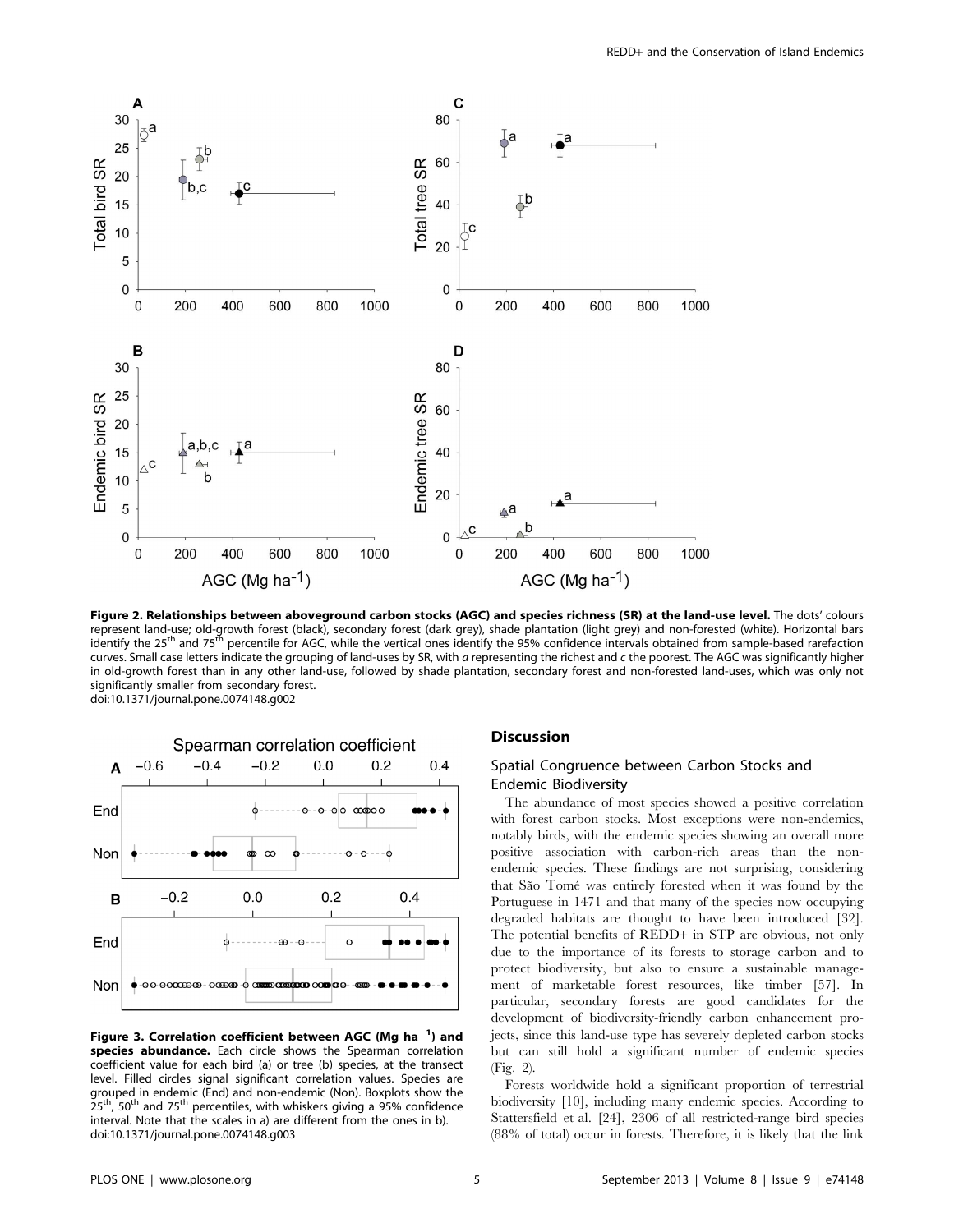

Figure 4. Deforestation avoided by REDD+ per country, expressed in percentage of forest area per year. Two possible scenarios are presented; a) not valuing biodiversity and b) attributing a maximum value of up to \$10,000 per hectare. Countries are ranked by the percentage of avoided deforestation in the scenario a). An horizontal line signals worldwide deforestation avoided in both scenarios; 0.23 and 0.30% respectively. Grey circles show the logarithm of base 10 of the number of endemic forest bird island species for each country, with STP represented by the greyfilled circle. Negative values indicate that REDD+ is promoting deforestation, instead of avoiding. doi:10.1371/journal.pone.0074148.g004

between forest carbon stocks and endemic species holds in many other endemic bird areas around the globe, and that, by funding the protection of forest carbon stocks, REDD+ can make a significant contribution to the conservation of these extinctionprone taxa.

## Allocation of REDD+ Payments and Avoided Deforestation in Endemic-rich Countries: The Devil in the Detail

The potential of REDD+ to help the conservation of endemic species [25] will only become a reality if the territories holding those species have access to REDD+ payments. According to OSIRIS [53], the implementation of payments for carbon stocks through REDD+ would avoid the loss of 0.23% of the total forest area per year worldwide, but leakage would promote deforestation in some countries. The response of countries rich in forest endemic island bird species to REDD+ was also varied; avoided deforestation was predicted to increase in some and decrease in others (Fig. 4A & Table S1). Worldwide deforestation was predicted to decrease even further when payments for biodiversity were included in REDD+, but again the response was highly variable between countries. In some countries REDD+ would start protecting forests, while in others, such as the extremely endemic-rich STP, it would promote yet further deforestation (Fig. 4 & Table S1).

According to the OSIRIS database, STP has, per area, the fourth highest carbon stock and the second highest biodiversity value of countries able to receive payments under REDD+ [53]. It is therefore surprising that OSIRIS predicts that REDD+ will promote deforestation in STP, and that this deforestation will be promoted even further if biodiversity value is taken into account. This outcome is difficult to interpret due to the complexity of the model underlying OSIRIS. It is nevertheless particularly worrying that including biodiversity payments in REDD+ will decrease the avoided deforestation in the endemic-rich STP even further, when OSIRIS biodiversity value is based on the number of nationally endemic forest-dependent vertebrate species. Our results raise concerns about how OSIRIS' underlying model is weighting each component to define investment priorities and to predict leakageinduced deforestation. Some of these surprising results may be explained by inaccuracies and uncertainties within OSIRIS. According to its database,  $STP$  has  $270 \text{ km}^2$  of forest, no deforestation and only two nationally endemic forest-dependent amphibian, bird and mammal species. Other sources indicate 284 km2 of primary forest and 301 of secondary forest (plus 323 of agroforestry) [32], clear signs of deforestation and forest degradation [33] and at least six (and up to 16) nationally endemic forestdependent amphibian, bird and mammal species [55] (Table S2). Adopting the latter values should have major implications for the estimates of avoided deforestation in STP, unless similar changes are also to be made for other countries included in the OSIRIS database.

It is also worth noticing that many island endemic-rich countries (e.g.: Fiji, with 36 island endemic bird species, and nearly all other countries from Oceania) and territories (e.g. New Caledonia or Hawaii, both with 31 island endemic bird species) are not listed in OSIRIS. This tool only included countries thought to be potentially eligible for REDD+ [53,54], so it is justified that territories are not included, as they belong to developed countries (e.g. New Caledonia to France or Hawaii to the U.S.A.). However, the choice of countries to be included in the OSIRIS database is less clear; Why were Cuba and Brazil included, while the less developed Fiji and Comoros were left out? Regardless of the reasons behind these choices, it is worrying that these areas were not considered eligible for REDD+ mechanisms, as this would make them especially vulnerable to deforestation through leakage.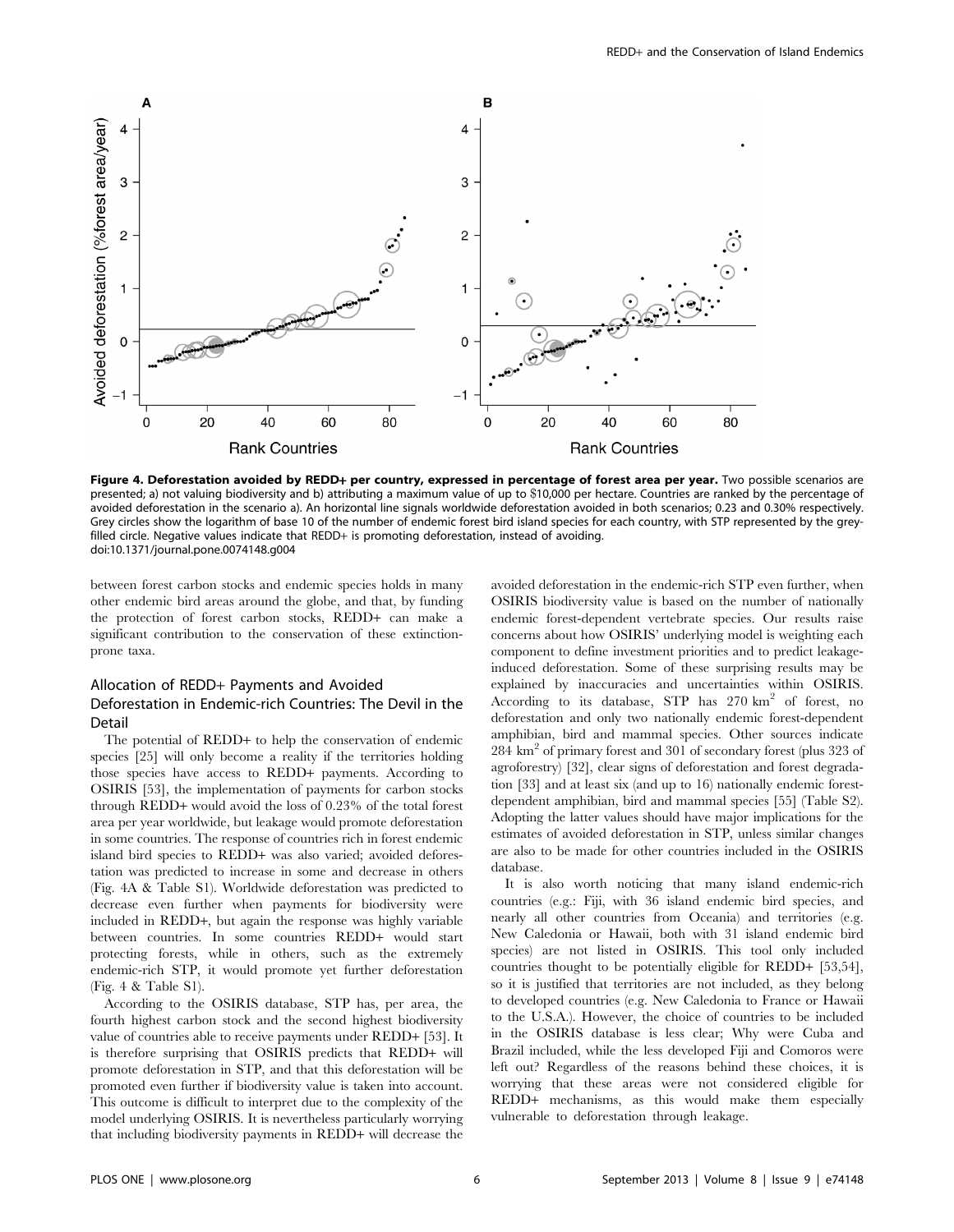## Making REDD+ Work for the Conservation of the Endemics

The success of REDD+ for protecting restricted-range island endemic species will ultimately depend on its implementation, a process that remains surrounded by uncertainties [21]. Despite specifically valuing endemic-rich forests, REDD+ payments based on decisions supported by OSIRIS would still make some of these areas vulnerable to deforestation. Therefore, we advise extreme care in the use of global systematic approaches to define priorities for REDD+ investments. Failing to acknowledge the constraints of these approaches might have serious consequences and could even promote the loss of areas that are extremely rich in both carbon and biodiversity.

Forests holding restricted-range island species are often small and species-poor, making them easy to be overlooked in global biodiversity analysis [56]. Furthermore, their small size means they also hold a very small proportion of the world's terrestrial carbon stocks, and are therefore easily overlooked in large-scale REDD+ prioritisation exercises, even if they are carbon-rich on a carbon stock per area basis. As the emission caps' carbon market is heavily reliant on global systematic approaches, it will be difficult to adapt it to help protect endemic-rich island forests. We believe that this could be achieved more easily through voluntary schemes, which are more flexible and would allow the additional co-benefits for biodiversity conservation to be promoted directly to any potential investors. Our results indicate the need to develop specific conservation safeguards within REDD+ that ensure the effective protection of island restricted-range species. These safeguards should extend to similar programmes paying for ecosystem services to guarantee that potential synergies with biodiversity conservation will be met.

#### References

- 1. United Nations (1993) United Nations convention on biological diversity. Rio de Janeiro: United Nations.
- 2. United Nations (1992) United Nations framework convention on climate change. Rio de Janeiro: United Nations.
- 3. United Nations (2012) Report of the United Nations Conference on Sustainable Development. Rio de Janeiro, Brazil: United Nations.
- 4. UN-REDD (2011) The UN-REDD programme strategy 2011–2015. Geneva, Switzerland: UN-REDD.
- 5. Barker T, Bashmakov I, Bernstein L, Bogner JE, Bosch PR, et al. (2007) Technical summary. In: Metz B, Davidson OR, Bosch PR, Dave R, Meyer LA, editors. Climate change 2007: Mitigation Contribution of working group III to the fourth assessment report of the Intergovernmental Panel on Climate Change. Cambridge, UK and New York, NY, USA: Cambridge University Press.
- 6. Baillie JEM, Hilton-Taylor C, Stuart SN (2004) 2004 IUCN Red List of threatened species. A global species assessment. Gland: International Union for Conservation of Nature.
- 7. Venter O, Laurance WF, Iwamura T, Wilson KA, Fuller RA, et al. (2009) Harnessing carbon payments to protect biodiversity. Science 326: 1368.
- 8. Hatanaka N, Wright W, Loyn RH, Nally RM (2011) 'Ecologically complex carbon' - linking biodiversity values, carbon storage and habitat structure in some austral temperate forests. Global Ecology and Biogeography 20: 260–271.
- 9. Strassburg BBN, Kelly A, Balmford A, Davies RG, Gibbs HK, et al. (2010) Global congruence of carbon storage and biodiversity in terrestrial ecosystems. Conservation Letters 3: 98–105.
- 10. Myers N, Mittermeier RA, Mittermeier CG, Fonseca GABd, Kent J (2000) Biodiversity hotspots for conservation priorities. Nature 403: 853–858.
- 11. Naidoo R, Balmford A, Costanza R, Fisher B, Green RE, et al. (2008) Global mapping of ecosystem services and conservation priorities. Proceedings of the National Academy of Sciences of the United States of America 105: 9495–9500.
- 12. Tilman D, Fargione J, Wolff B, Antonio CD, Dobson A, et al. (2001) Forecasting 325 agriculturally driven global environmental change. Science 292: 8–10.
- 13. Lindenmayer DB, Hulvey KB, Hobbs RJ, Colyvan M, Felton A, et al. (2012) Avoiding bio-perversity from carbon sequestration solutions. Conservation Letters 5: 28–36.
- 14. Ghazoul J, Butler R, Mateo-Vega J, Koh LP (2010) REDD: a reckoning of environment and development implications. Trends in Ecology and Evolution 25: 396–402.

#### Supporting Information

Figure S1 Aboveground carbon stocks across land-uses. (DOCX)

Figure S2 Sample-based rarefaction curves for birds (a,b) and trees (c,d) across land-uses. (DOCX)

Table S1 Avoided deforestation according to two scenarios simulated in OSIRIS. (DOC)

Table S2 São Tomé and Príncipe's nationally endemic forest-dependent species.

(DOC)

#### Acknowledgments

In São Tomé, we are grateful to the "Director-Geral do Ambiente", Eng. Arlindo de Carvalho, and to several people from "Associação Monte Pico", namely to Leonel Viegas, Nelson Solé, Estevão Soares, Adilécio Soares, Luís Mário Almeida and Faustino Oliveira, for their help designing the study and collecting the data. Emma Eastoe advised on statistical analyses. Toby Gardner and Luke Parry contributed to the discussion regarding the concerns over the implementation of REDD+ and Stephan Cocco, ECOFAC's general director, for providing information on previous conservation investments in STP. Finally, we would like to thank Alan Tye, the editor and an anonymous reviewer for helpful comments on a previous version of the manuscript.

#### Author Contributions

Conceived and designed the experiments: RFdL JB MD PWA. Performed the experiments: RFdL. Analyzed the data: RFdL JB. Contributed reagents/materials/analysis tools: RFdL JB. Wrote the paper: RFdL JB MD PWA FO.

- 15. Fisher B, Edwards DF, Giam X, Wilcove DS (2011) The high costs of conserving Southeast Asia's lowland rainforests. Frontiers in Ecology and the Environment 9: 329–334.
- 16. Miles L, Kapos V (2008) Reducing greenhouse gas Emissions from Deforestation and Forest Degradation: Global land-use implications. Science 320: 1454–1455.
- 17. Pistorius T, Schmitt CB, Benick D, Entenmann S (2011) Greening REDD+ Challenges and opportunities for forest biodiversity conservation. Freiburg, Germany: University of Freiburg.
- 18. Bond I, Grieg-Gran M, Wertz-Kanounnikoff S, Hazlewood P, Wunder S, et al. (2009) Incentives to sustain forest ecosystem services: A review and lessons for REDD. International Institute for Environment and Development, London, UK, with CIFOR, Bogor, Indonesia, and World Resources Institute, Washington D.C., USA.
- 19. Epple C, Dunning E, Dickson B, Harvey C (2011) Making biodiversity safeguards for REDD+work in practice - Developing operational guidelines and identifying capacity requirements. Cambridge, UK: United Nations Environment Program - World Conservation Monitoring Centre.
- 20. Gardner TA, Burgess ND, Aguilar-Amuchastegui N, Barlow J, Berenguer E, et al. (2012) A framework for integrating biodiversity concerns into national REDD+ programmes. Biological Conservation 154: 61–71.
- 21. Agrawal A, Nepstad D, Chhatre A (2011) Reducing emissions from deforestation and forest degradation. Annual Review of Environment and Resources 36: 373– 396.
- 22. Waltert M, Bobo KS, Kaupa S, Montoya ML, Nsanyi MS, et al. (2011) Assessing conservation values: Biodiversity and endemicity in tropical land use systems. PLoS ONE 6: e16238.
- 23. Loehle C, Eschenbach W (2012) Historical bird and terrestrial mammal e 350 xtinction rates and causes. Diversity and Distributions 18: 84–91.
- 24. Stattersfield AJ, Crosby MJ, Long AJ, Wege DC (1998) Endemic Bird Areas of the world - Priorities for Biodiversity Conservation. Cambridge: Birdlife International. 846 p.
- 25. Buchanan GM, Donald PF, Butchart SHM (2011) Identifying priority areas for conservation: a global assessment for forest-dependent birds. PLoS ONE 6: e29080.
- 26. Direcção Geral do Ambiente (2006) Lei do Parque Natural do Obô de São Tomé (Lei n.6/2006). São Tomé e Príncipe: Ministério dos Recursos Naturais e Ambiente.